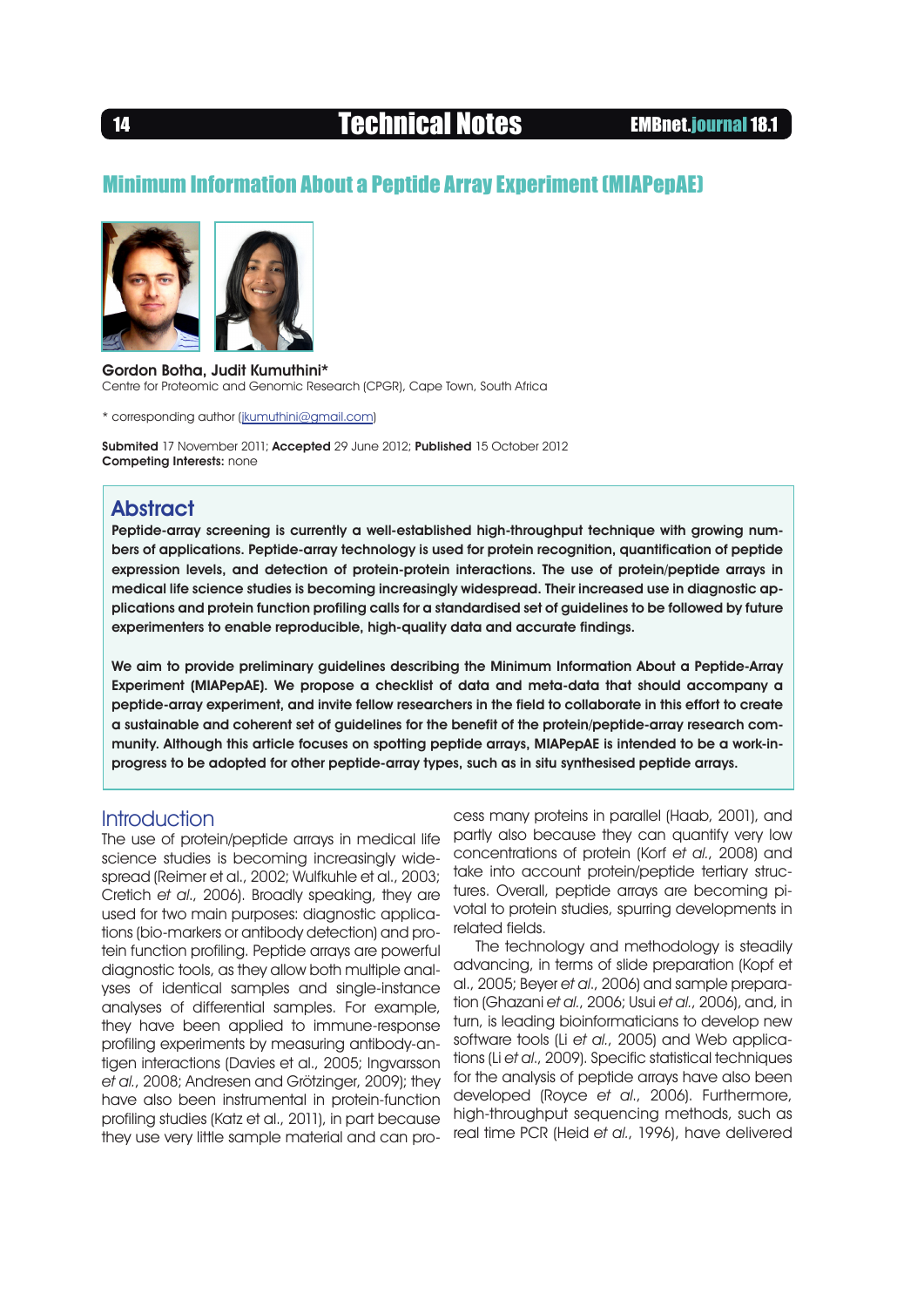# EMBnet.journal 18.1 Technical Notes 15

an abundance of genomic and proteomic data for many species (Love et al., 1990; Blattner et al., 1997; Dean et al., 2002). With so much proteomic information and analysis tools available, it is inevitable that many more peptide-array experiments will be conducted in the foreseeable  $f$ utur $\rho$ 

Our aim is to provide preliminary guidelines for the Minimum Information About a Peptide-Array Experiment (MIAPepAE). We propose a checklist of data and meta-data that should accompany a peptide-array experiment, aiming to fulfill the following main objectives:

• MIAPepAE should provide authors, reviewers, editors and readers with the specifics required to critically evaluate, understand and reproduce a peptide-array experiment;

• MIAPepAE should provide sufficient information to aggregate/integrate similar experimental data, independently of the platform on which the experiment was performed;

• MIAPepAE should allow secondary data, such as clinical patient and epidemiology data, to be integrated, enabling the extraction of more meaningful information from peptide-array experiments.

We emphasise meta-data pertaining to the sample. Variation in preparation of protein/peptide samples and their assaying to the array slides can be a major contributor to experimental variation and, as such, warrants a focused effort toward the proposed guidelines.

In the interest of coherent and coordinated development of such guidelines, the project is registered on the **MIBBI** porta<sup>1</sup>. The MIBBI project is a collaboration between leaders in the biological and biomedical fields, acting as a meeting point for the coordination of minimum information guidelines and checklists (Taylor et al., 2008)

We have also based our checklist format on the guidelines for peptide-array experiments provided in the Minimum Information About a Proteomics Experiment (MIAPE) article (Taylor et al., 2007), and the Minimum Information About a Microarray Experiment (MIAME) article (Brazma et al., 2001b). The original MIAME checklist for microarray experiments has been revised (see (Abeygunawardena, 2007)), and we have based

http://mibbi.org/index.php/MIBBI portal

our checklist for peptide-arrays on the revised checklist. Hence, we have drafted our checklist with the following main subjects: Raw Data, Final Processed Data for Set of Hybridisations, Sample Annotation and Experimental Factors, Experimental Design, Sufficient Annotation of Array Design, Essential Experimental and Data-Processing Protocols.

We endeavour to adhere to two criteria introduced by the MIAPE article: those of Sufficiency and Practicability. Sufficiency states that the minimum information requirements are constructed in such a way that the reviewer is able to "understand and critically evaluate the interpretation and conclusions". The reader must also be able to support the findings. Practicability states that the incorporation of a minimum information requirement for a proteomic experiment need not be so taxing on the experimenters that its adoption is impaired.

The checklist is still under development and will undoubtedly undergo revision as more peptide array experiments are performed and more comments and suggestions from colleagues in the field are incorporated.

### Key Concepts

Our approach towards the formulation of guidelines for a peptide-array experiment takes several key concepts into account. These need to be defined clearly before proceeding, as this is necessary to interpret our guidelines.

#### Microarray Nomenclature

We have compiled a nomenclature from previous definitions (Brazma et al., 2001a; Royce et al., 2006). The molecules bonded to the slide at the time of manufacture are termed probes. Any subsequent binding molecules are termed targets. A spot or feature is defined as a group of probes with identical sequences, concentrated at a known position on the microarray. A group of targets from the same biological entity is defined as a sample. One instance of the introduction of one or more samples to the array is known as probing. Finally, a series of probing to investigate a hypothesis is known as an experiment.

#### Unique Peptide

A unique peptide, as used in a peptide-array experiment, should conform to the following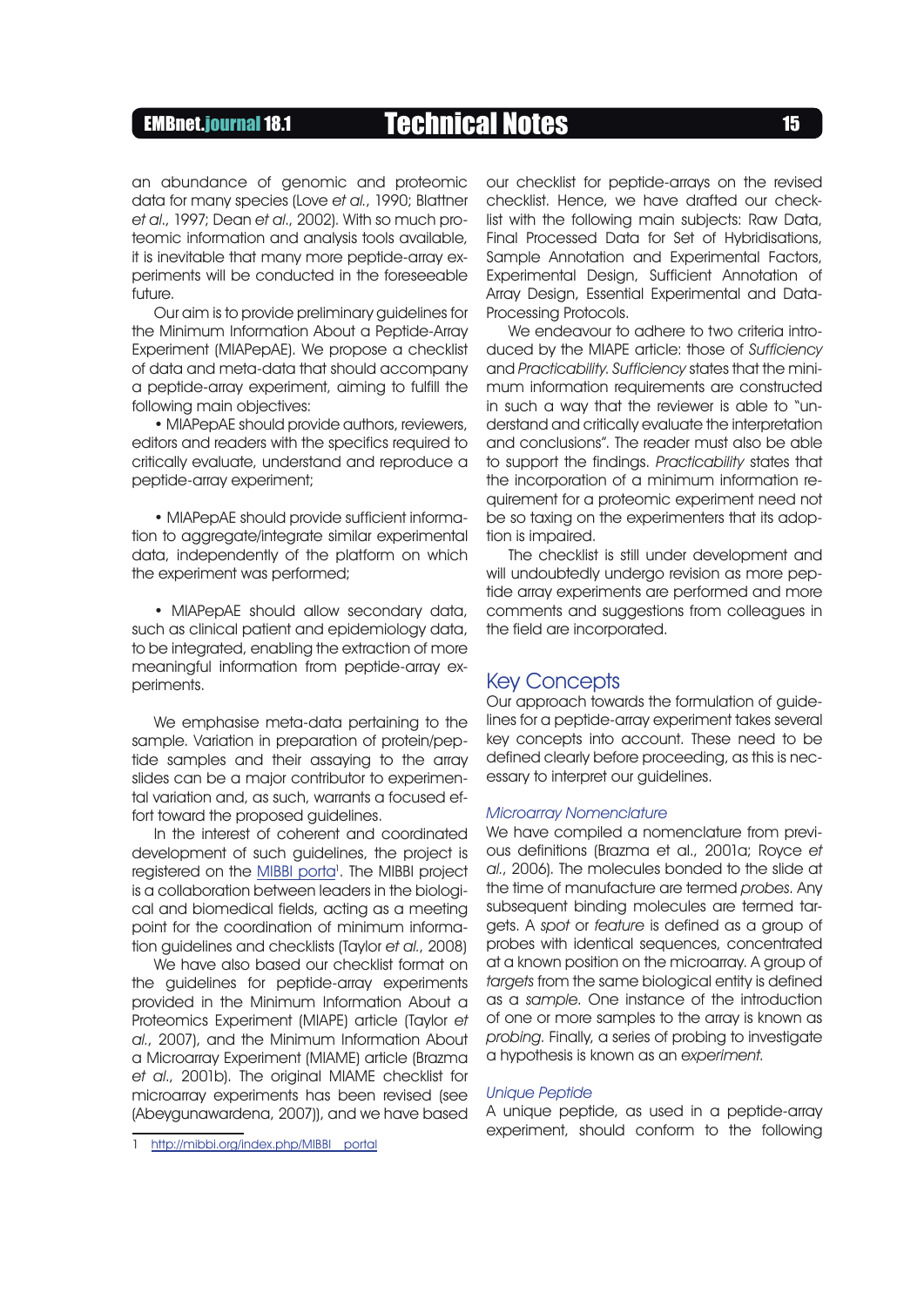# 16 **Technical Notes EMBnet.journal 18.1**

properties. It should have a unique identification number (ID) such as a National Centre for Biotechnology Information (NCBI) or a Protein Data Bank (PDB) number. If the peptide is synthetic, the full amino-acid sequence must be made available. A list of the protein(s) in which the peptide can be found should be given, including the starting position in the protein. The peptide length should be specified, and the overlap used when

aligning the peptide to a protein. Finally, any unidentified/ambiguous amino acids within the peptide sequence must be noted.

Table 1. MIAPepAE checklist for authors, revie-wers and editors. All essential information (E) must be submitted with the manuscript. Desirable information (D) should be submitted if available.

| <b>EXPERIMENTER INFO</b>                                                                                 |                                                                                                                                                                                         |                   |                  |
|----------------------------------------------------------------------------------------------------------|-----------------------------------------------------------------------------------------------------------------------------------------------------------------------------------------|-------------------|------------------|
|                                                                                                          | Author (submitter), laboratory, contact information (e-mail, postal address), links (URL), citation                                                                                     |                   |                  |
| <b>RAW DATA</b>                                                                                          |                                                                                                                                                                                         |                   |                  |
|                                                                                                          | Typically, these are the data-files produced by microarray image-analysis software                                                                                                      |                   |                  |
|                                                                                                          |                                                                                                                                                                                         | <b>IMPORTANCE</b> | <b>CHECKLIST</b> |
| Raw data-files provided                                                                                  |                                                                                                                                                                                         |                   |                  |
|                                                                                                          | Native format                                                                                                                                                                           | E                 |                  |
|                                                                                                          | Type: e.g., image, binary data                                                                                                                                                          | D                 |                  |
|                                                                                                          | The file matches the respective<br>array design                                                                                                                                         | D                 |                  |
|                                                                                                          | Scanned image files for each<br>slide                                                                                                                                                   | D                 |                  |
|                                                                                                          | Data location                                                                                                                                                                           | E                 |                  |
|                                                                                                          | FINAL PROCESSED DATA FOR SET OF HYBRIDISATIONS (EXPERIMENT)                                                                                                                             |                   |                  |
| Normalised/Summarised data on which conclusions are based                                                |                                                                                                                                                                                         |                   |                  |
|                                                                                                          |                                                                                                                                                                                         | <b>IMPORTANCE</b> | <b>CHECKLIST</b> |
|                                                                                                          | Processed (normalised) data-files                                                                                                                                                       | E                 |                  |
| Normalisation application: e.g., pin-to-pin,<br>array-to-array, slide-to-slide, background<br>correction |                                                                                                                                                                                         | E                 |                  |
| Normalisation method                                                                                     |                                                                                                                                                                                         | E                 |                  |
| The identifiers match the array annotation/<br>location                                                  |                                                                                                                                                                                         | D                 |                  |
|                                                                                                          | Control(s) on which normalisation was based                                                                                                                                             | E                 |                  |
|                                                                                                          | <b>SAMPLE ANNOTATION &amp; EXPERIMENTAL FACTORS</b>                                                                                                                                     |                   |                  |
|                                                                                                          | Describes the key experimental variables in the experiment. Additional information regarding<br>sample, such as storage conditions, preparation methods, etc., are of great importance. |                   |                  |
|                                                                                                          |                                                                                                                                                                                         | <b>IMPORTANCE</b> | <b>CHECKLIST</b> |
| Basic experimental factors (dose, time,<br>disease state, treatment) provided for all<br>samples         |                                                                                                                                                                                         | E                 |                  |
| Additional sample information                                                                            |                                                                                                                                                                                         |                   |                  |
|                                                                                                          | Sample type                                                                                                                                                                             | D                 |                  |
|                                                                                                          | Sample storage condition                                                                                                                                                                | D                 |                  |
|                                                                                                          | Sample dilution buffer                                                                                                                                                                  | D                 |                  |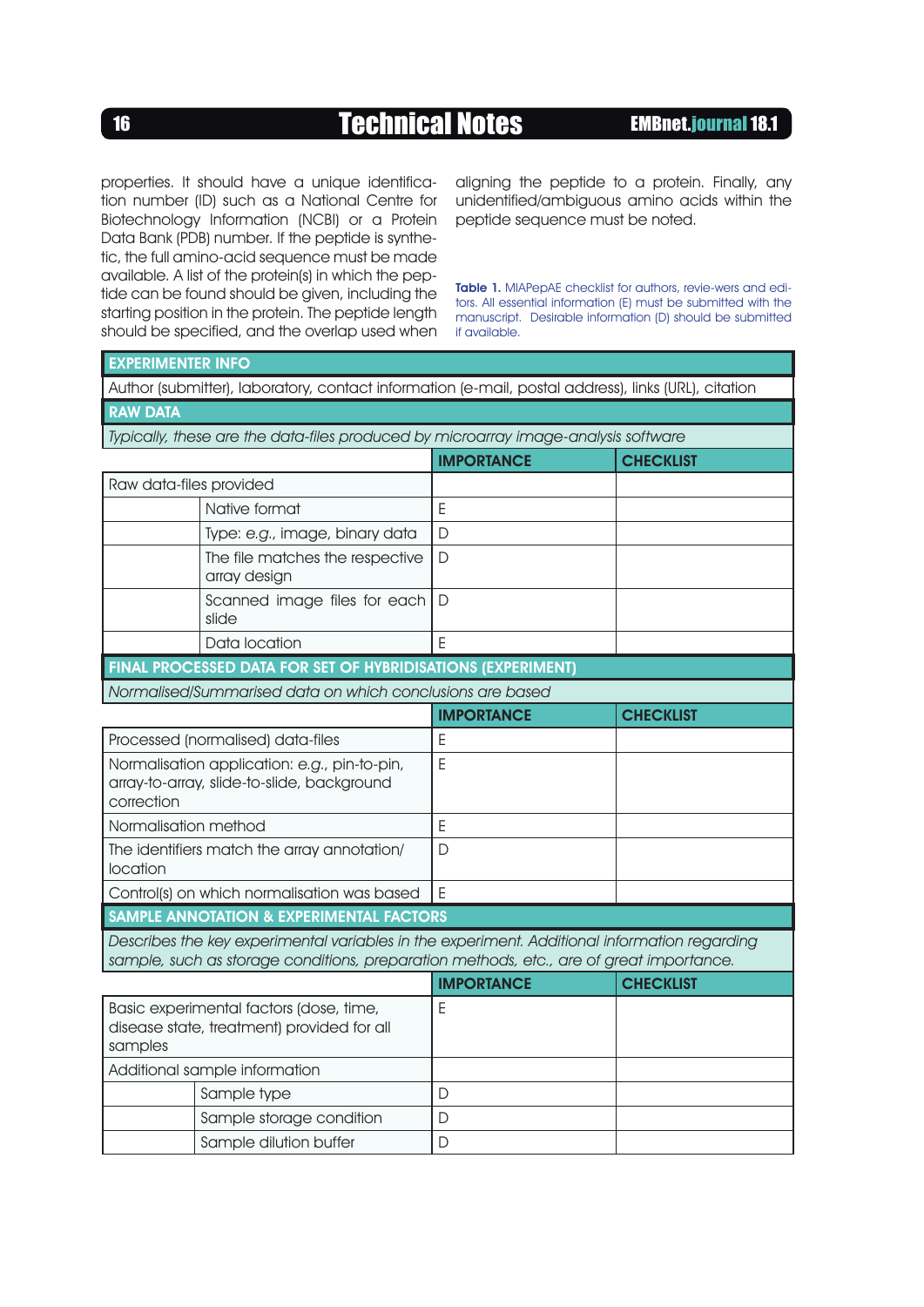# EMBnet.journal 18.1 Technical Notes EMBnet.journal 18.1

| Sample name/annotation                                                                 | E |
|----------------------------------------------------------------------------------------|---|
| Sample dilution used in the<br>assay                                                   | E |
| <b>Blocking agent</b>                                                                  | D |
| Detection antibody                                                                     | E |
| Concentration of detection<br>antibody                                                 | E |
| Hybridisation and washing con-<br>ditions                                              | D |
| Type of dye                                                                            | D |
| Source organism (NCBI ta-xo-<br>nomy)                                                  | D |
| Laboratory protocol for sample<br>treatment (name, version,<br>availability)           | D |
| Any post-printing processing, including cross-<br>linking                              |   |
| Protein from which peptide<br>was extracted (incl. ID) (NCBI/<br>UniProtKB/ SwissProt) | E |
| Peptide position in protein                                                            | E |
| Peptide overlap in protein align-<br>ment                                              | E |
| Peptide conservancy                                                                    | E |
| Peptide/protein sequence ID<br>(NCBI/ UniProtKB /SwissProt)                            | E |
| <b>EXPERIMENTAL DESIGN</b>                                                             |   |

Describes the basic way in which the experiment was set up. Associations between samples and raw data generated from using these samples are critical. Note that the representation of an experimental design is best done via a graphical representation. The MAGE-TAB spreadsheet template (see text) provides a simple format for encoding such graphs.

|                                 |                                                                          | <b>IMPORTANCE</b> | <b>CHECKLIST</b> |
|---------------------------------|--------------------------------------------------------------------------|-------------------|------------------|
| Experimental design description |                                                                          |                   |                  |
|                                 | Table showing (sample) - (raw-<br>data file) associations                | E                 |                  |
|                                 | Essential relationships between<br>sample and array biomaterial<br>noted | F                 |                  |
|                                 | Experiment variables: e.g.,<br>treated vs untreated                      | Е                 |                  |
| <b>Replicates</b>               |                                                                          |                   |                  |
|                                 | Identify which, if any, of the ar-<br>rays are replicates                | E                 |                  |
|                                 | Identify whether replicates are<br>technical/biological                  | E                 |                  |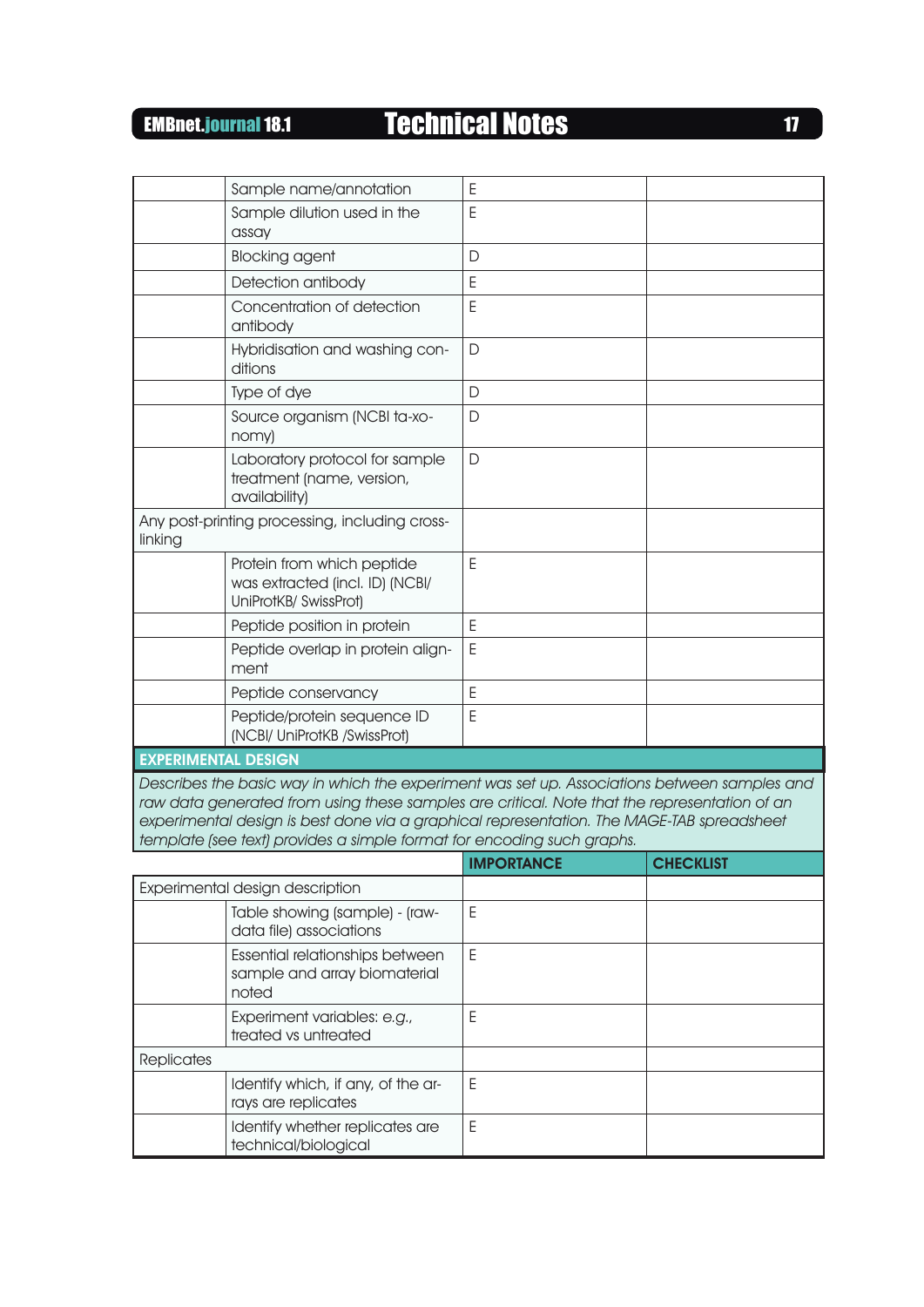# **18 Technical Notes EMBnet.journal 18.1**

|                                                                                                                                                                                                                                                                                                                                                                                                                                                                                                                                        | <b>SUFFICIENT ANNOTATION OF ARRAY DESIGN</b>                                                                                                                                                                                                                                |                   |                  |
|----------------------------------------------------------------------------------------------------------------------------------------------------------------------------------------------------------------------------------------------------------------------------------------------------------------------------------------------------------------------------------------------------------------------------------------------------------------------------------------------------------------------------------------|-----------------------------------------------------------------------------------------------------------------------------------------------------------------------------------------------------------------------------------------------------------------------------|-------------------|------------------|
| Essential information regarding array design, such as layout, probe information, slide surface<br>preparation, etc.                                                                                                                                                                                                                                                                                                                                                                                                                    |                                                                                                                                                                                                                                                                             |                   |                  |
|                                                                                                                                                                                                                                                                                                                                                                                                                                                                                                                                        |                                                                                                                                                                                                                                                                             | <b>IMPORTANCE</b> | <b>CHECKLIST</b> |
|                                                                                                                                                                                                                                                                                                                                                                                                                                                                                                                                        | Probe sequence information                                                                                                                                                                                                                                                  |                   |                  |
|                                                                                                                                                                                                                                                                                                                                                                                                                                                                                                                                        | Probe sequence database ID or<br>complete peptide sequence,<br>if synthetic for every probe**                                                                                                                                                                               | D                 |                  |
|                                                                                                                                                                                                                                                                                                                                                                                                                                                                                                                                        | **: Disclosure of the probe se-<br>quence is highly desirable and<br>strongly encouraged. However,<br>as not all commercial pre-<br>designed assay vendors provide<br>this information, it cannot be an<br>essential requirement. Use of<br>such assays is advised against. |                   |                  |
| Controls                                                                                                                                                                                                                                                                                                                                                                                                                                                                                                                               |                                                                                                                                                                                                                                                                             |                   |                  |
|                                                                                                                                                                                                                                                                                                                                                                                                                                                                                                                                        | Positive controls, incl. sequence                                                                                                                                                                                                                                           | E                 |                  |
|                                                                                                                                                                                                                                                                                                                                                                                                                                                                                                                                        | Negative controls, incl.<br>sequence                                                                                                                                                                                                                                        | E                 |                  |
|                                                                                                                                                                                                                                                                                                                                                                                                                                                                                                                                        | Synthetic/organic                                                                                                                                                                                                                                                           | E                 |                  |
|                                                                                                                                                                                                                                                                                                                                                                                                                                                                                                                                        | Other buffer or empty spots?                                                                                                                                                                                                                                                | Ε                 |                  |
| <b>Array Design</b>                                                                                                                                                                                                                                                                                                                                                                                                                                                                                                                    |                                                                                                                                                                                                                                                                             |                   |                  |
|                                                                                                                                                                                                                                                                                                                                                                                                                                                                                                                                        | GenePix Array List GAL file (or<br>similar) with complete grid<br>and labelling for all probes on<br>array (incl. replicates, controls,<br>sequence, and annotation if<br>possible)                                                                                         | Ε                 |                  |
|                                                                                                                                                                                                                                                                                                                                                                                                                                                                                                                                        | Surface type                                                                                                                                                                                                                                                                | D                 |                  |
|                                                                                                                                                                                                                                                                                                                                                                                                                                                                                                                                        | Number of pins per array                                                                                                                                                                                                                                                    | E                 |                  |
| Slide Preparation                                                                                                                                                                                                                                                                                                                                                                                                                                                                                                                      |                                                                                                                                                                                                                                                                             |                   |                  |
|                                                                                                                                                                                                                                                                                                                                                                                                                                                                                                                                        | Number of array per slide                                                                                                                                                                                                                                                   | Ε                 |                  |
|                                                                                                                                                                                                                                                                                                                                                                                                                                                                                                                                        | Preparation info (blocked, etc.)                                                                                                                                                                                                                                            | D                 |                  |
|                                                                                                                                                                                                                                                                                                                                                                                                                                                                                                                                        | <b>ESSENTIAL EXPERIMENTAL AND DATA PROCESSING PROTOCOLS</b>                                                                                                                                                                                                                 |                   |                  |
| Essential experimental and data-processing protocols are typically described in the methodology/<br>method. If protocols that allow for variable/user-defined variables are used, these must be<br>adequately described. As for novel analysis methods, the protocol should be sufficiently<br>documented to allow a reviewer to fully understand the process involved. Most software packages<br>are able to output these parameter settings into files such as ArrayPro 'Spot Descriptor' or ArrayPro<br>'Grid Overlay' files (APG). |                                                                                                                                                                                                                                                                             |                   |                  |
|                                                                                                                                                                                                                                                                                                                                                                                                                                                                                                                                        |                                                                                                                                                                                                                                                                             | <b>IMPORTANCE</b> | <b>CHECKLIST</b> |
| Spot intensities                                                                                                                                                                                                                                                                                                                                                                                                                                                                                                                       |                                                                                                                                                                                                                                                                             |                   |                  |

D

Method (cell boundary definition/edge detection, etc.)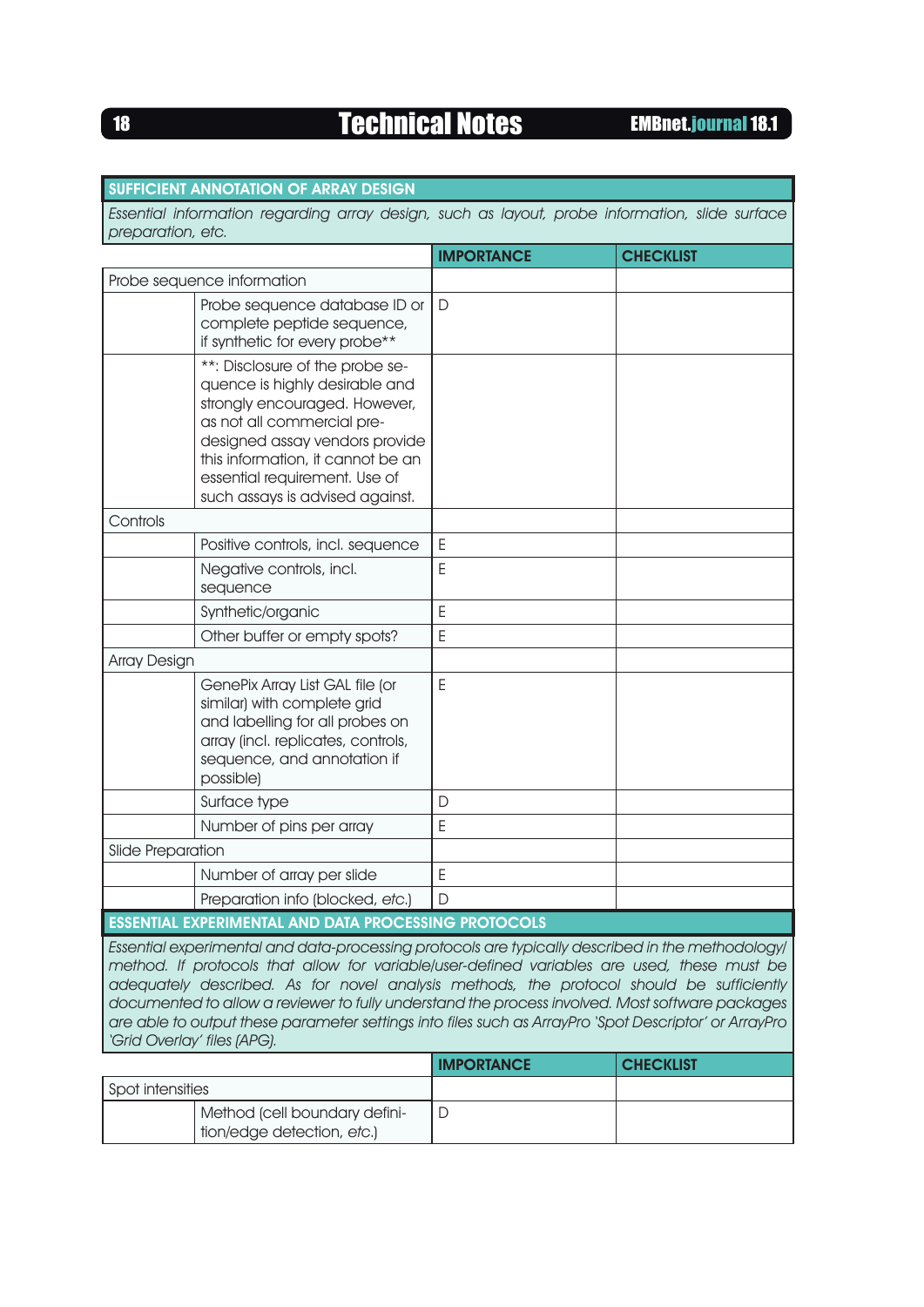EMBnet.journal 18.1 Technical Notes EMBnet.journal 18.1

|                               | Pixels per spot                                                                                    | $\mathsf{D}$ |  |
|-------------------------------|----------------------------------------------------------------------------------------------------|--------------|--|
|                               | Spot dimensions (approximate<br>diameter)                                                          | D            |  |
|                               | Spot local background dimen-<br>sions (approximate diameter)                                       |              |  |
|                               | Net intensity calculation (raw<br>minus mean background, raw<br>minus spot background, etc.)       | E            |  |
|                               | Grid-finding methodology                                                                           |              |  |
|                               | Grid layout file (incl. spacing<br>between sub-grids, grid rotation,<br>spot shape and size, etc.) | E            |  |
| <b>Background intensities</b> |                                                                                                    |              |  |
|                               | Method (local ring, local cor-<br>ners, global from image, global<br>from background cells, etc.)  | E            |  |
| Normalisation                 |                                                                                                    |              |  |
|                               | Method (Loess, quantile, scal-<br>ing, etc.)                                                       | E            |  |
|                               | Normalisation parameter<br>(mean, median, etc.)                                                    | E            |  |
|                               | Spots used for normalisation<br>(controls, all, subset, etc.)                                      | E            |  |
| Instruments used              |                                                                                                    |              |  |
|                               | Scanner name                                                                                       | D            |  |
|                               | Model                                                                                              | D            |  |
|                               | Proprietary software name,<br>version                                                              | D            |  |
|                               | Data-extraction software used                                                                      |              |  |
|                               | Name                                                                                               | E            |  |
|                               | Version                                                                                            | D            |  |
|                               | Gain setting                                                                                       | E            |  |
|                               | Minimum threshold                                                                                  | E            |  |
|                               | Macro or script used for data<br>extraction                                                        | D            |  |
|                               | Settings file                                                                                      | E            |  |
| Data Filtration method        |                                                                                                    |              |  |
|                               | Negative controls                                                                                  | D            |  |
|                               | Signal qualities ( from PROCAT)                                                                    | $\mathsf{D}$ |  |
|                               | Flagged spots criteria                                                                             | E            |  |
|                               | Criteria 1                                                                                         | E            |  |
|                               | Criteria 2, etc.                                                                                   | E            |  |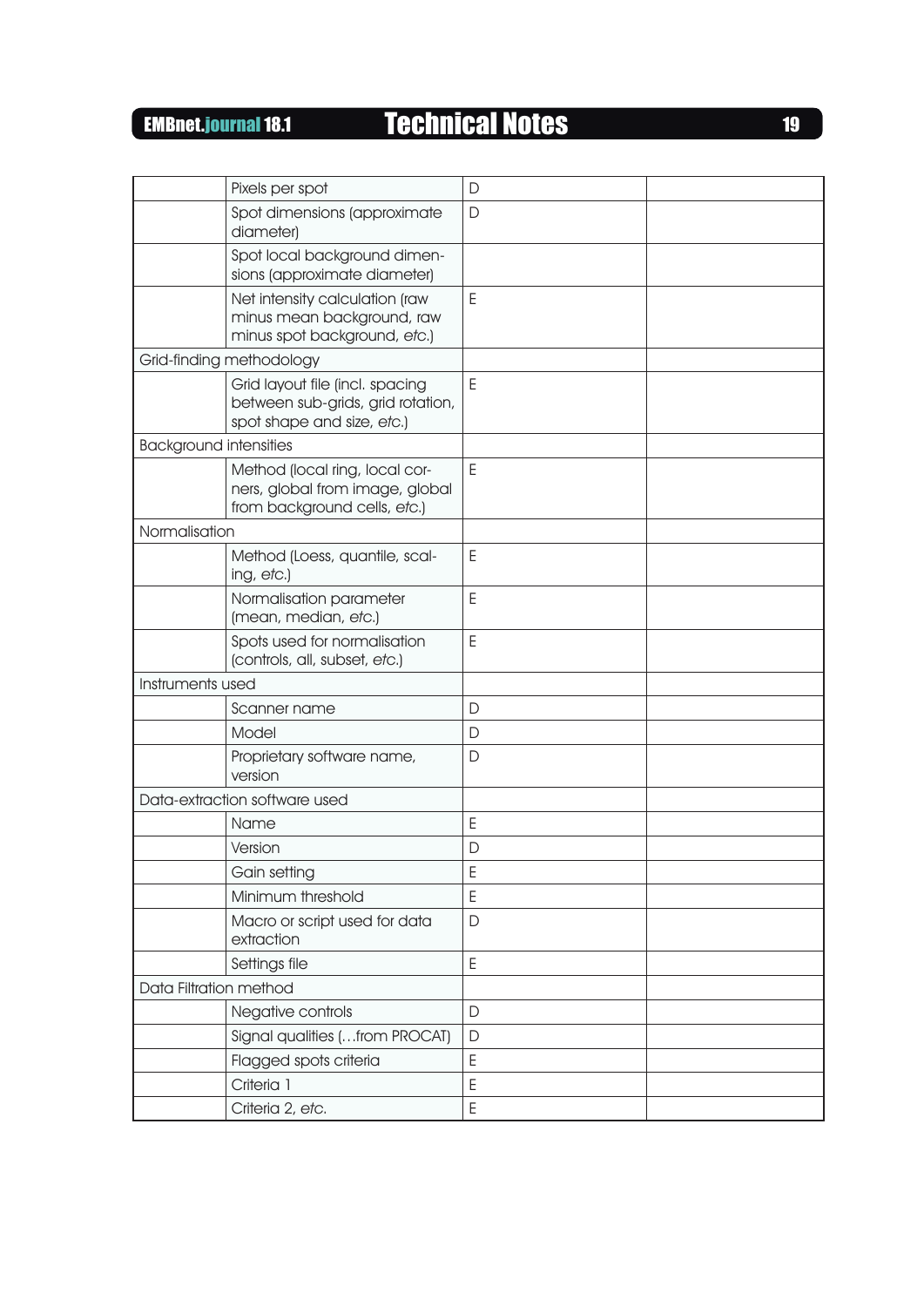### Reproducibility

Our guidelines aim to maximise the reproducibility of an experiment. They will also ease the interpretation of findings by peers, as a clear idea of experimental procedures will more effectively orient a reviewer.

### Comparability and Re-usability

Another key concept that we want to capture in the guidelines is that of platform-independent comparability. Findings between studies can be compared effectively if standardised data formats are in place. Furthermore, if data are extracted in a concise and correct manner, they can be used in subsequent experiments. We feel that quality of data supersedes quantity of data, and using a concise method of data extraction from peptide arrays can greatly increase the experimenter's ability to sort biological meaning from experimental error.

### **Specificity**

The specificity of an experiment, or an experiment in a more general case, measures the ability to correctly classify positive events. In a peptide-array context, this could measure the probability that a peptide/protein-binding event is in fact a specific binding, and hence biologically significant, and not due to a non-specific binding event or experimental error.

### **Quantification**

The crux of the guidelines is to enable correct quantification of spot intensity within an array. It is paramount that spot intensities are biologically significant readings and not the result of experimental variation. The correct quantification of experimental parameters lends itself to effective verification of findings. We aim to achieve this with the proposed guidelines.

## Conclusion

We have provided a checklist for capturing essential information when conducting peptide-array experiments. By conforming to this checklist, experimenters will:

provide authors, reviewers, editors and readers with the specifics required to critically evaluate, understand and reproduce a peptide-array experiment. This will lead to more accurate conclusions and higher quality data;

be able to compare and combine experiments across different platforms, greatly enhancing the re-usability of the data;

be able to extract and combine meta-data from experiments that might bring to light interesting observations. In so doing, experimental data can be utilised fully to discover biologically relevant observations.

The MIAPepAE form/format contains most of the required fields and sections in one document type, and allows for continuous updating as procedural standards become apparent from discussions within the community. Certainly, as technological advancements are made, the guideline will be appropriately adjusted. The document is version controlled and is available on the MIBBI portal.

In the interests of speeding up adoption of the MIAPepAE checklist in peptide-array experiments, we urge experimenters to provide at least the essential fields in an electronic format with published data and articles. Only with other researchers' input can the ease of conforming to the standards, and accuracy of field prioritisation within the checklist, be assessed. We do, however, note that, for the full benefits of the MIAPepAE guidelines to be reached, project conformity will have to be enforced at a higher level. Like other minimum information protocols, compliance can be required for: i) the publication of research articles (at journal level); ii) data submission to proprietary and public data repositories (at project and framework level); iii) funding and grant proposals (from funders); and possibly iv) encouragement from open-source project repositories. We hope that the MIAPepAE guidelines are useful to data generators, data consumers and end users. This will, however, depend entirely on the willingness of the scientific community to adopt the guidelines and, more importantly, the willingness of fellow peptide-array experimenters to contribute to (and criticise) the development of the guidelines. In the end, the success of this project depends entirely on the community that it serves.

### **References**

Andresen H, and Grötzinger C (2009). Deciphering the antibodyome - peptide arrays for serum antibody biomarker diagnostics. Current Proteomics **6 (1)**, 1-12.